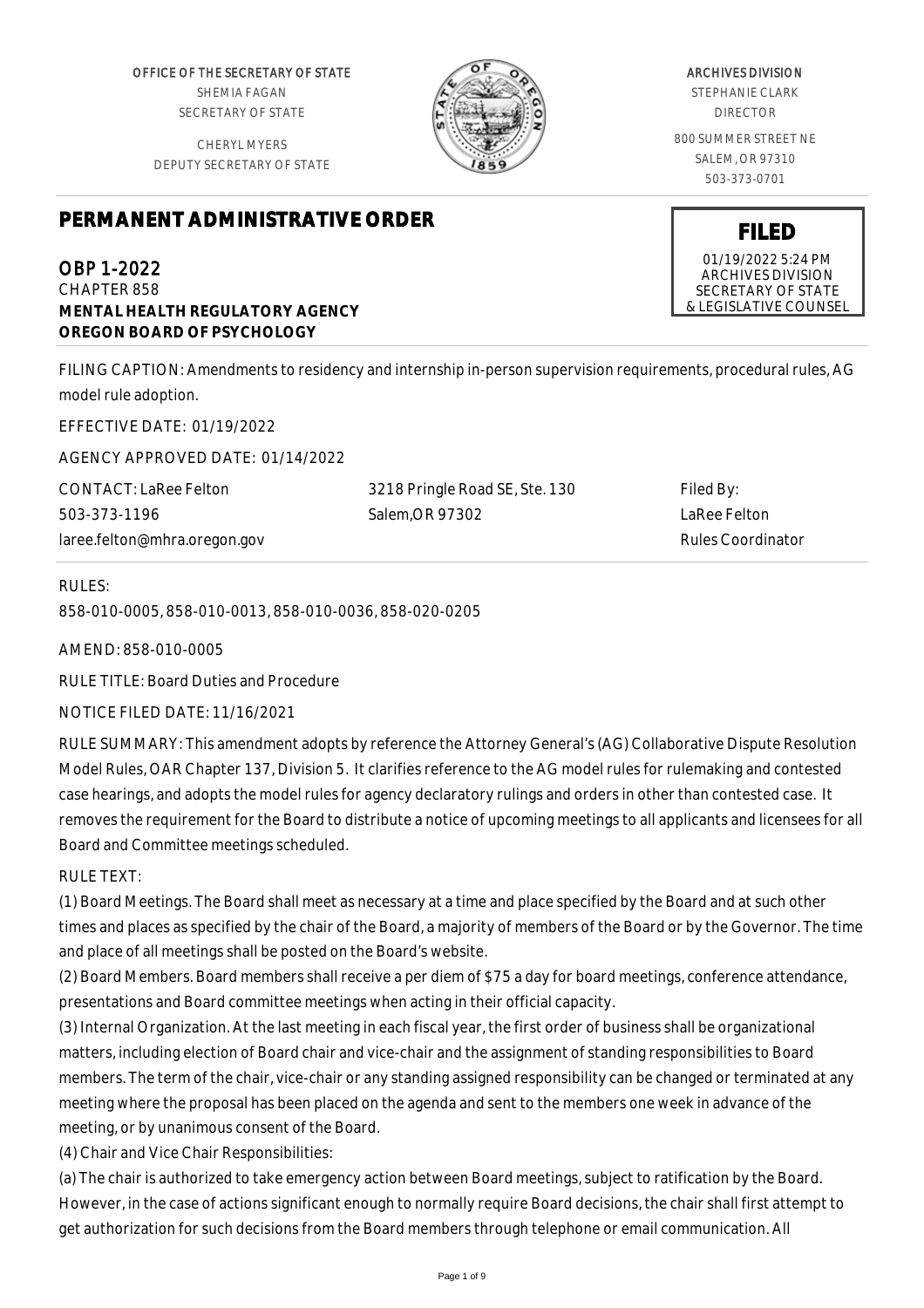emergency actions of any kind shall be noted in the agenda for the next meeting and shall become the first order of business at that next meeting;

(b) The vice-chair shall perform the duties of the chair when the chair is unable to do so.

(5) Board Communications. Only the Board chair shall write other than routine or form letters in the name of the Board unless members are specifically authorized in a Board meeting to do so. The Board should approve in advance any correspondence that may materially affect Board policies and procedures. When a delay might render the Board's functioning ineffective, the chair may be required to take immediate action that shall be reviewed at the next meeting of the Board.

(6) Board Files. All Board files shall be assembled in the Board's official office. The Board administrator shall maintain the Board's files under the direction of the chair. The Board Administrator shall maintain a master record of any files that are checked out of the Board office by Board members. The Board Administrator shall be notified whenever any Board file is transferred from the possession of one person to another, and shall so note in the Board's records. Individuals who have in their possession documents or files pertaining to Board affairs are responsible for their protection and privacy.

(7) Minutes and Agendas

(a) The minutes of a meeting shall be distributed to all Board members at least one week in advance of the next meeting; and

(b) The agenda shall be prepared by the Board chair or Board administrator and distributed to all Board members at least one week before each meeting. The agenda items shall include reports by the Board administrator, the chair and each Board member who has received a specific assignment at the previous meeting or has a report to make regarding standing assignments. If there is insufficient time to inform the Board chair, the Board administrator shall make additional scheduling at the direct request of Board members. The Board may at its discretion, revise the agenda or limit it to a particular topic under special circumstances. Reports may be added as an addendum to the minutes of any meeting.

(8) The Board adopts the Attorney General's Model Rules of Procedure, OAR Chapter 137, Divisions 1 through 5, as its rules of procedure under the Administrative Procedure Act.

STATUTORY/OTHER AUTHORITY: ORS 675.010 - 675.150, ORS 36.224, ORS 183.341, ORS 183.502 STATUTES/OTHER IMPLEMENTED: ORS 675.110, ORS 675.130, ORS 675.100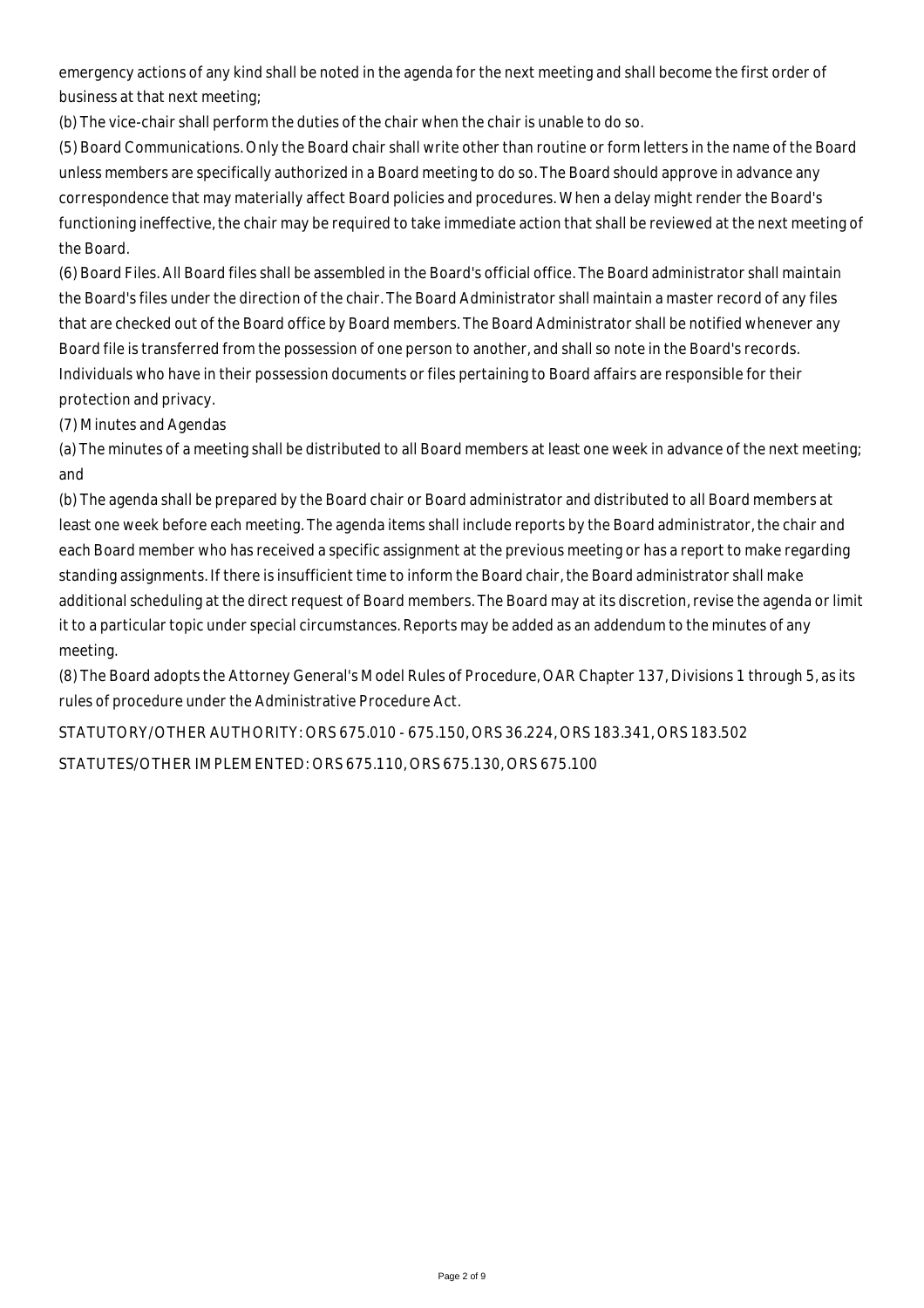#### AMEND: 858-010-0013

RULE TITLE: Internship

NOTICE FILED DATE: 11/16/2021

RULE SUMMARY: This amendment removes the requirement that individual supervision of internship experience that is part of a required degree program be conducted in-person.

RULE TEXT:

(1) Applicants must successfully complete an organized internship as part of the degree program required in OAR 858- 010-0010 or 858-010-0015.

(2) The internship must include at least 1,500 hours of supervised experience and be completed within twenty-four months.

(3) The internship program must meet the following requirements:

(a) The internship must have a written statement or brochure describing the goals and content of the internship, stating clear expectations and quality of student work, and made available to prospective interns.

(b) A psychologist licensed by the appropriate state or provincial licensing authority must be clearly designated as responsible for the integrity and quality of the internship program.

(c) Interns must use titles indicating their training status.

(d) The internship must be designed to provide a planned sequence of training experiences focusing on breadth and quality of training. Supervision and training related to ethics must be ongoing.

(e) At least twenty-five percent of the internship experience must be in direct client contact providing assessment and intervention services.

(f) For every 40 hours of internship experience, the student must receive:

(A) At least 2 hours of regularly scheduled, formal, one-on-one individual supervision that addresses the direct psychological services provided by the intern; and

(B) At least 2 hours of other learning activities such as case conferences, seminars on applied issues, conducting co-

therapy with a staff person including discussion of the case, and group supervision.

(4) Supervision of the internship experience.

(a) The internship setting must have two or more psychologists available as supervisors, at least one of whom is licensed as a psychologist.

(b) The internship experience must be supervised by the person(s) responsible for the assigned casework.

(c) At least seventy-five percent of the supervision must be by a licensed psychologist with two years post-license experience.

STATUTORY/OTHER AUTHORITY: ORS 675.010 - 675.150

STATUTES/OTHER IMPLEMENTED: ORS 675.030, 675.110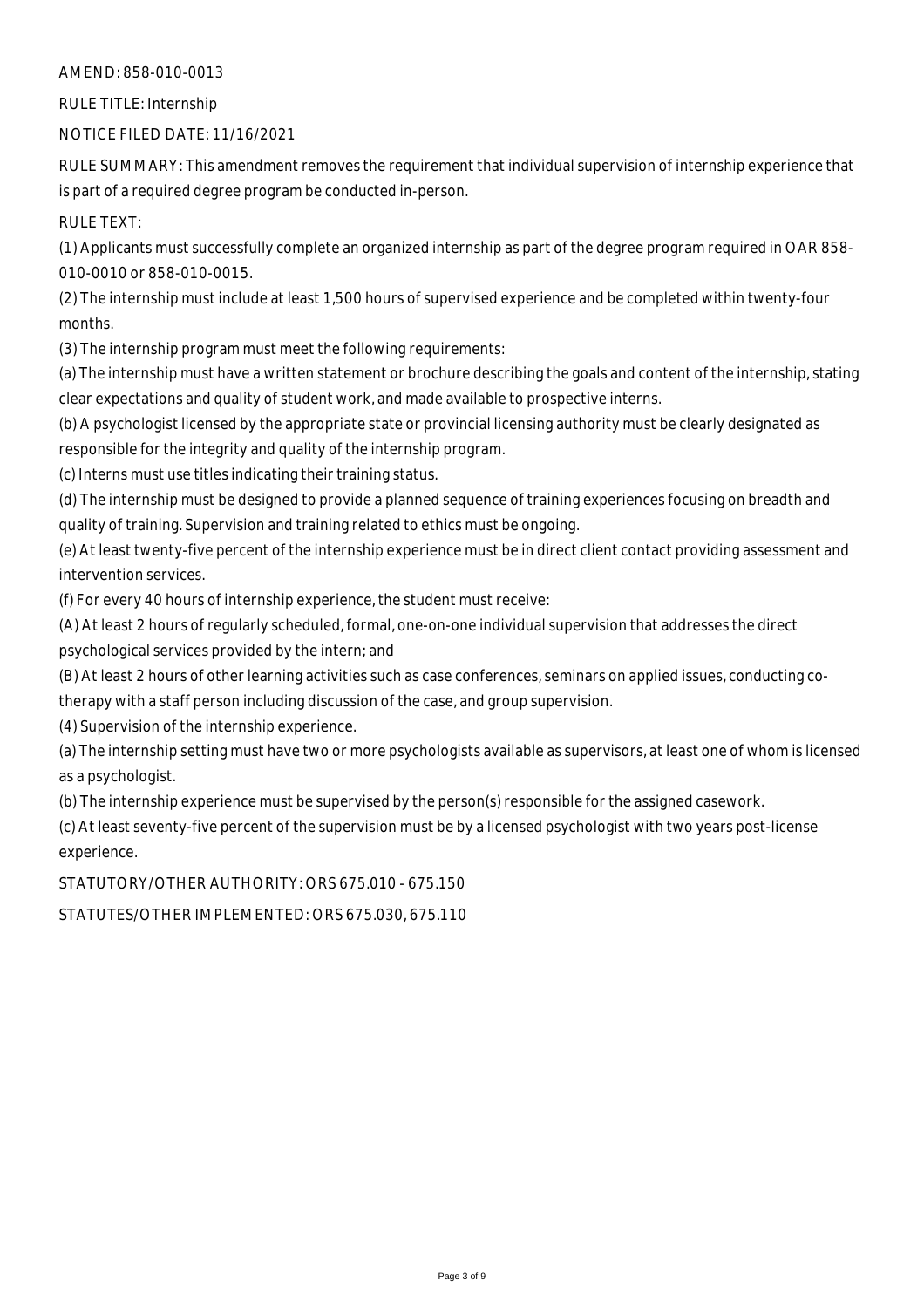#### AMEND: 858-010-0036

RULE TITLE: Post-Doctoral Supervised Work Experience

NOTICE FILED DATE: 11/16/2021

RULE SUMMARY: This amendment allows individual and group residency supervision to be conducted electronically.

### RULE TEXT:

(1) Policy. One year of post-doctoral supervised work experience is required for licensure. The required work experience must take place after the doctorate degree is conferred.

(a) One year of supervised work experience is defined as 1,500 hours of psychological services performed over a period not less than twelve months.

(b) Psychological services are defined as direct psychological services to an individual or group; diagnosis and assessment; completing documentation related to services provided; client needs meetings and consultation; psychological testing; research related to client services; report writing; and receiving formal training including workshops and conferences.

(c) For the purposes of licensure, psychological services do not include business development; credentialing activities; marketing; purchasing; creating forms; administrative billing or other business management activities.

(d) A person with a doctoral degree in psychology who is employed at an "exempt site" pursuant to ORS 675.090(f) may practice psychology without a license for no more than 24 months from the time they begin practicing at an exempt site. The 24-month time limit does not restart if the person ceases practicing and then begins again, and does not reset if the person begins working at a different exempt site. The person may not use any title incorporating the word "psychologist."

(2) The following shall be used by the Board to define supervised work experience.

(a) Unless licensed under or exempted from ORS 675.010 to 675.150, in order to practice psychology in Oregon, a person must be in a Board approved Resident Supervision Contract.

(A) Post-doctoral supervised work experience completed prior to August 1, 2018 under exemption from ORS 675.010 to 675.150 but not in a Board approved Resident Supervision Contract may qualify towards the one year of postdoctoral supervised work experience required for licensure.

(B) Effective for post-doctoral supervised work experience completed in Oregon on or after August 1, 2018, the experience must be completed in a Board approved Resident Supervision Contract to qualify for licensure. Experience that is not completed under a Board approved Resident Supervision Contract shall not qualify towards the one year of post-doctoral supervised work experience required for licensure.

(b) Work experience completed in Oregon must be performed under the supervision of an Oregon licensed psychologist who has been licensed for at least two years in Oregon or in a jurisdiction with licensing standards comparable to Oregon.

(c) To receive supervised work experience credit from other jurisdictions, the experience must be a formal arrangement under the supervision of a psychologist who has been licensed for at least two years in a jurisdiction with licensing standards comparable to Oregon.

(d) The supervisor is not required to be working on-site with the resident.

(e) Frequency:

(A) If a resident works 1–20 hours in a week, the resident must receive at least one hour of individual one-on-one supervision during that week.

(B) If a resident works more than 20 hours in a week, the resident must receive at least two hours of supervision during that week. One hour must be individual and one hour may be group supervision. Group supervision must be:

(i) A formal and on-going group of at least three mental health professionals;

(ii) Facilitated by a licensed psychologist; and

(iii) Approved by the resident's supervisor.

(C) On a non-routine basis, in the absence of the primary supervisor, individual one-on-one supervision hours may be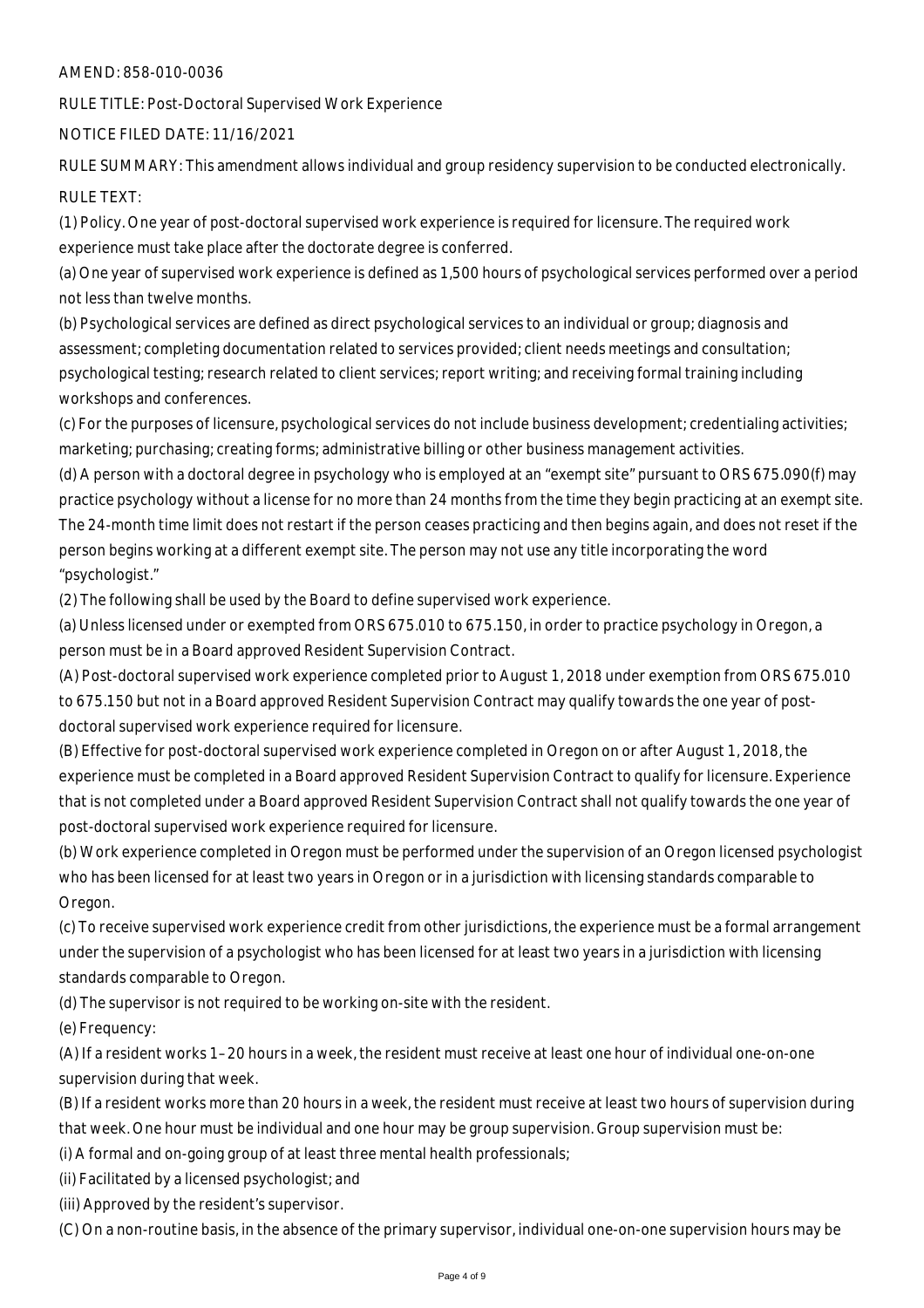delayed up to 14 days to accommodate vacations, illness, travel or inclement weather.

(D) Individual and group supervision must be conducted:

(i) In-person in a professional setting; or

(ii) Through live, synchronous confidential electronic communications.

(E) If a resident's work in a particular week does not comply with these requirements, then it may not be counted towards the supervised work experience requirement.

(3) Candidates for licensure shall be eligible to enter into a Resident Supervision Contract as described in subsection (2)(a) of this rule.

(a) The Board has discretion to approve or reject a proposed Resident Supervision Contract or to rescind a previously approved contract. Resident status shall begin the date the Board approves the Resident Supervision Contract.

(b) Duration. The resident status is a transitional step toward licensure and is not intended as a means to avoid licensure. A Resident Supervision Contract shall be effective for a period not to exceed two years from the date of Board approval. The Board may extend the contract beyond two years for good cause upon a written request from the resident and the supervisor prior to the expiration of the contract. Failure to receive a courtesy reminder notice from the Board shall not relieve the resident of the responsibility to timely request an extension.

(c) Termination of a Resident Supervision Contract will be granted by the Board at the written request of the supervisor or the resident. The termination shall be effective at the time the Board approves the request in writing, or on the date indicated by the supervisor in the final residency evaluation, whichever is later.

(d) If the supervisor is to be paid for supervision payment must be in the form of a per-hour fee.

(e) Supervision of more than three residents concurrently shall require prior approval by the Board.

(4) Resident's Responsibilities. The resident's conduct must conform to the following standards:

(a) Title. The resident must be designated at all times by the title "psychologist resident." All signed materials,

letterhead, business cards, telephone directory listings, internet postings, brochures, insurance billing and any other public or private representation must include the individual's title as "psychologist resident" and the supervisor's name and designation "supervisor."

(b) Scope of Practice. The resident will only offer services in those areas that the supervisor is competent.

(c) Nature of Supervision. The resident must obtain frequent and regular supervision meetings throughout the duration of the Resident Supervision Contract. The resident must provide the supervisor with a periodic evaluation of all cases and psychological activities in which the resident is engaged. The resident's practice must comply with Oregon laws and administrative rules.

(d) Confidentiality. The resident must advise all clients orally and in their informed consent policy that the supervisor may have access to all information and material relevant to the client's case.

(e) Promptly communicate to the Board any significant interruption or expected termination of the Resident Supervision Contract.

(f) The resident must discuss with their supervisor the Supervisor Evaluation Report at the conclusion or termination of the Resident Supervision Contract.

(g) The resident must submit to the Board a Record of Supervised Hours form within 30 days of the conclusion or termination of the Resident Supervision Contract.

(5) The supervisor's responsibilities are:

(a) Review, supervise and evaluate representative and problem cases with attention to diagnostic evaluation, treatment planning, ongoing case management, emergency intervention, recordkeeping and termination;

(b) Countersign all psychological reports and professional correspondence produced by the resident; and ensure that letterhead, business cards, telephone directory listings, internet postings, brochures, insurance billing and any other public or private representation includes the appropriate title of "psychologist resident" or "psychologist associate resident" and the supervisor's name and designation as "supervisor." Client progress notes do not need to be co-signed by the supervisor.

(c) Review with the resident, Oregon laws and administrative rules related to the practice of psychology, including the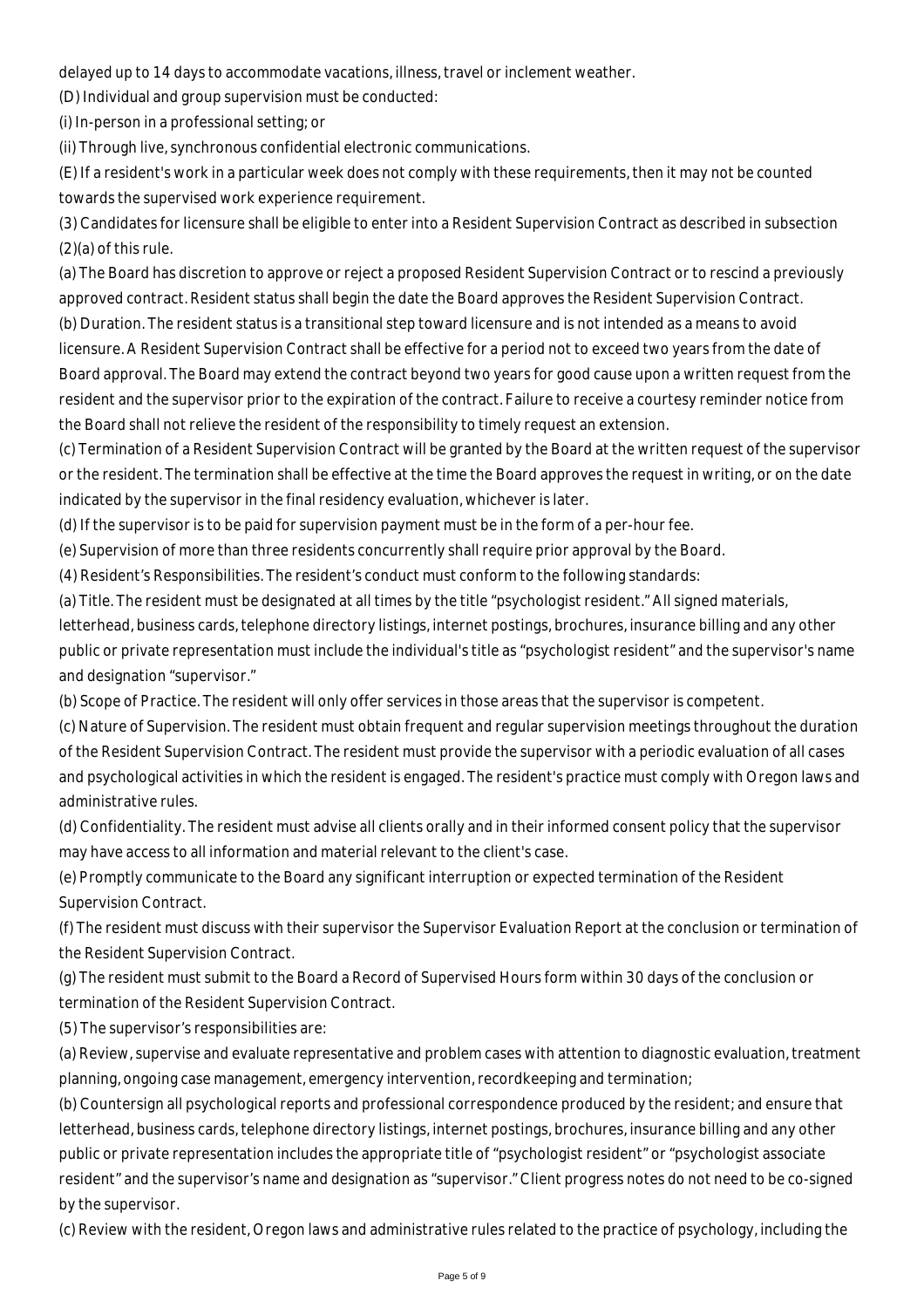current APA "Ethical Principles of Psychologists and Code of Conduct," professional relationships and referrals, protection of records, billing practices, recordkeeping and report writing;

(d) Assist the psychologist resident in developing a plan to prepare for the national written exam and the Oregon jurisprudence examination;

(e) Promptly communicate to the Board any professional or ethical concerns regarding the resident's conduct or performance;

(f) Notify the Board within fourteen days and explain any significant interruption or expected termination of the Resident Supervision Contract;

(g) Ensure that the resident has access to supervision by telephone to discuss urgent matters, if the supervisor is unavailable during a period not to exceed fourteen days;

(h) Create and maintain for at least three years a record of hours of supervision and notes for each supervision session contemporaneously as supervision occurs, and provide it to the Board within fourteen days of request;

(i) Provide the Board with an interim Resident Evaluation Report upon request; and

(j) Provide the Board with a final Resident Evaluation Report within 30 days of the conclusion or termination of the Resident Supervision Contract.

(6) Associate Supervisor. Any individual supervision of the resident by a person other than the primary supervisor must be identified in the Resident Contract and approved by the Board.

(a) The associate supervisor is responsible for providing supervision as described in section (5) of this rule in the event that the primary supervisor is unavailable for any reason; and

(b) The associate supervisor is responsible for reporting professional or ethical concerns regarding the resident's conduct or performance to the primary supervisor and the Board.

STATUTORY/OTHER AUTHORITY: ORS 675.030, 675.040, 675.045, 675.050, 675.065, 675.110

STATUTES/OTHER IMPLEMENTED: ORS 675.030, 675.040, 675.045, 675.050, 675.065, 675.110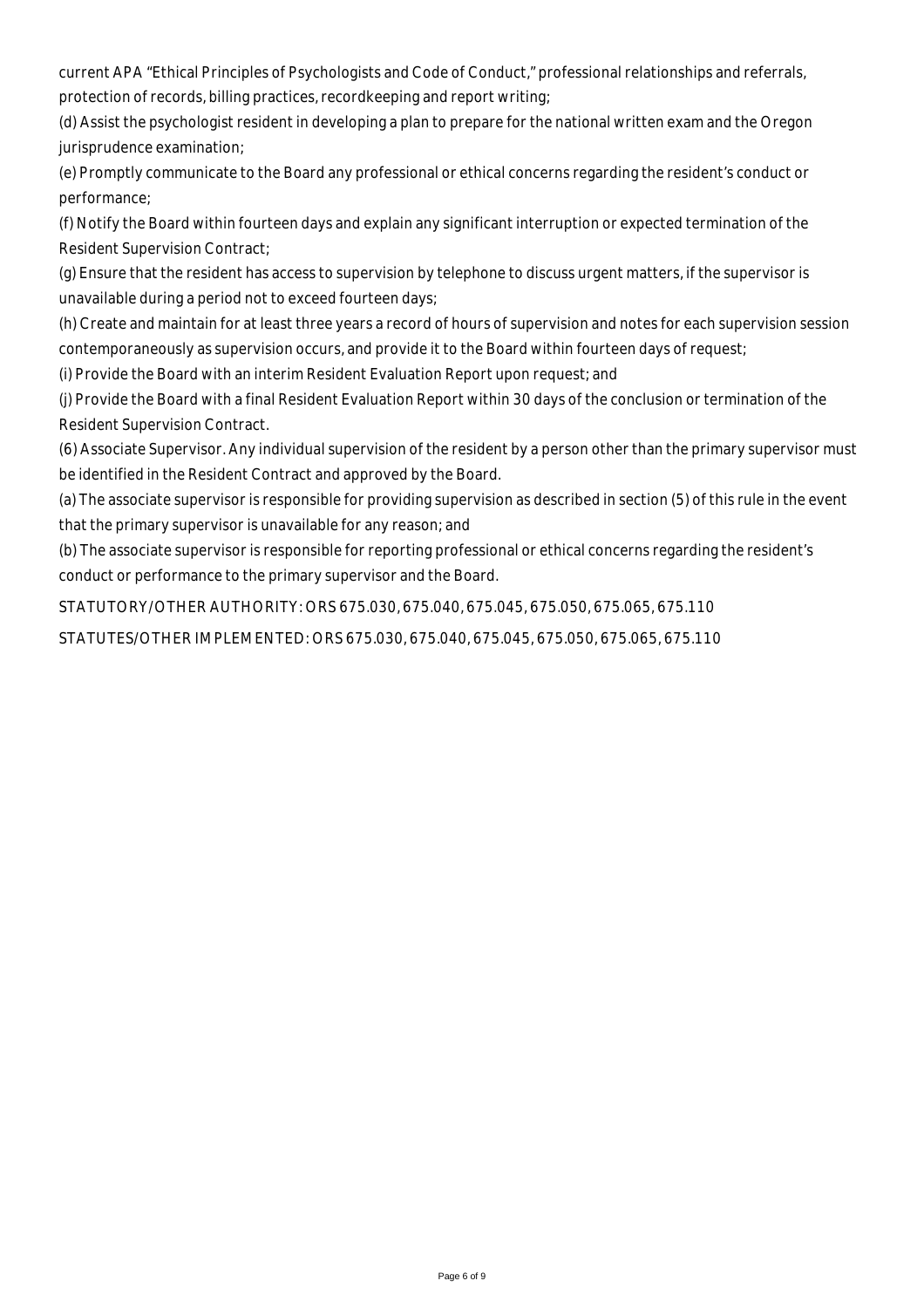### REPEAL: 858-020-0205

RULE TITLE: Confidentiality and Inadmissibility of Mediation Communications

NOTICE FILED DATE: 11/16/2021

RULE SUMMARY: This repeals OAR 858-020-0205, which is replaced by an adoption by reference of the Attorney General's Collaborative Dispute Resolution Model Rules in OAR 858-010-0005.

# RULE TEXT:

(1) The words and phrases used in this rule have the same meaning as given to them in ORS 36.110 and 36.234. (2) Nothing in this rule affects any confidentiality created by other law. Nothing in this rule relieves a public body from complying with the Public Meetings Law, ORS 192.610 to 192.690. Whether or not they are confidential under this or other rules of the agency, mediation communications are exempt from disclosure under the Public Records Law to the extent provided in 192.410 to 192.505.

(3) This rule applies only to mediations in which the agency is a party or is mediating a dispute as to which the agency has regulatory authority. This rule does not apply when the agency is acting as the "mediator" in a matter in which the agency also is a party as defined in ORS 36.234.

(4) To the extent mediation communications would otherwise be compromise negotiations under ORS 40.190 (OEC Rule 408), those mediation communications are not admissible as provided in 40.190 (OEC Rule 408), notwithstanding any provisions to the contrary in section (9) of this rule.

(5) Mediations Excluded. Sections (6)–(10) of this rule do not apply to:

(a) Mediation of workplace interpersonal disputes involving the interpersonal relationships between this agency's employees, officials or employees and officials, unless a formal grievance under a labor contract, a tort claim notice or a lawsuit has been filed; or

(b) Mediation in which the person acting as the mediator will also act as the hearings officer in a contested case involving some or all of the same matters;

(c) Mediation in which the only parties are public bodies;

(d) Mediation involving two or more public bodies and a private party if the laws, rule or policies governing mediation confidentiality for at least one of the public bodies provide that mediation communications in the mediation are not confidential;

(e) Mediation involving 15 or more parties if the agency has designated that another mediation confidentiality rule adopted by the agency may apply to that mediation; or

(6) Disclosures by Mediator. A mediator may not disclose or be compelled to disclose mediation communications in mediation and, if disclosed, such communications may not be introduced into evidence in any subsequent administrative, judicial or arbitration proceeding unless:

(a) All the parties to the mediation and the mediator agree in writing to the disclosure; or

(b) The mediation communication may be disclosed or introduced into evidence in a subsequent proceeding as provided in subsections (c)–(d), (j)–(l) or (o)–(p) of section (9) of this rule; or

(7) Confidentiality and Inadmissibility of Mediation Communications. Except as provided in sections (8)–(9) of this rule, mediation communications are confidential and may not be disclosed to any other person, are not admissible in any subsequent administrative, judicial or arbitration proceeding and may not be disclosed during testimony in, or during any discovery conducted as part of a subsequent proceeding, or introduced as evidence by the parties or the mediator in any subsequent proceeding.

(8) Written Agreement. Section (7) of this rule does not apply to a mediation unless the parties to the mediation agree in writing, as provided in this section, that the mediation communications in the mediation will be confidential and/or nondiscoverable and inadmissible. If the mediator is the employee of and acting on behalf of a state agency, the mediator or an authorized agency representative must also sign the agreement. The parties' agreement to participate in a confidential mediation must be in substantially the following form. This form may be used separately or incorporated into an "agreement to mediate." [Form not included. See ED. NOTE.]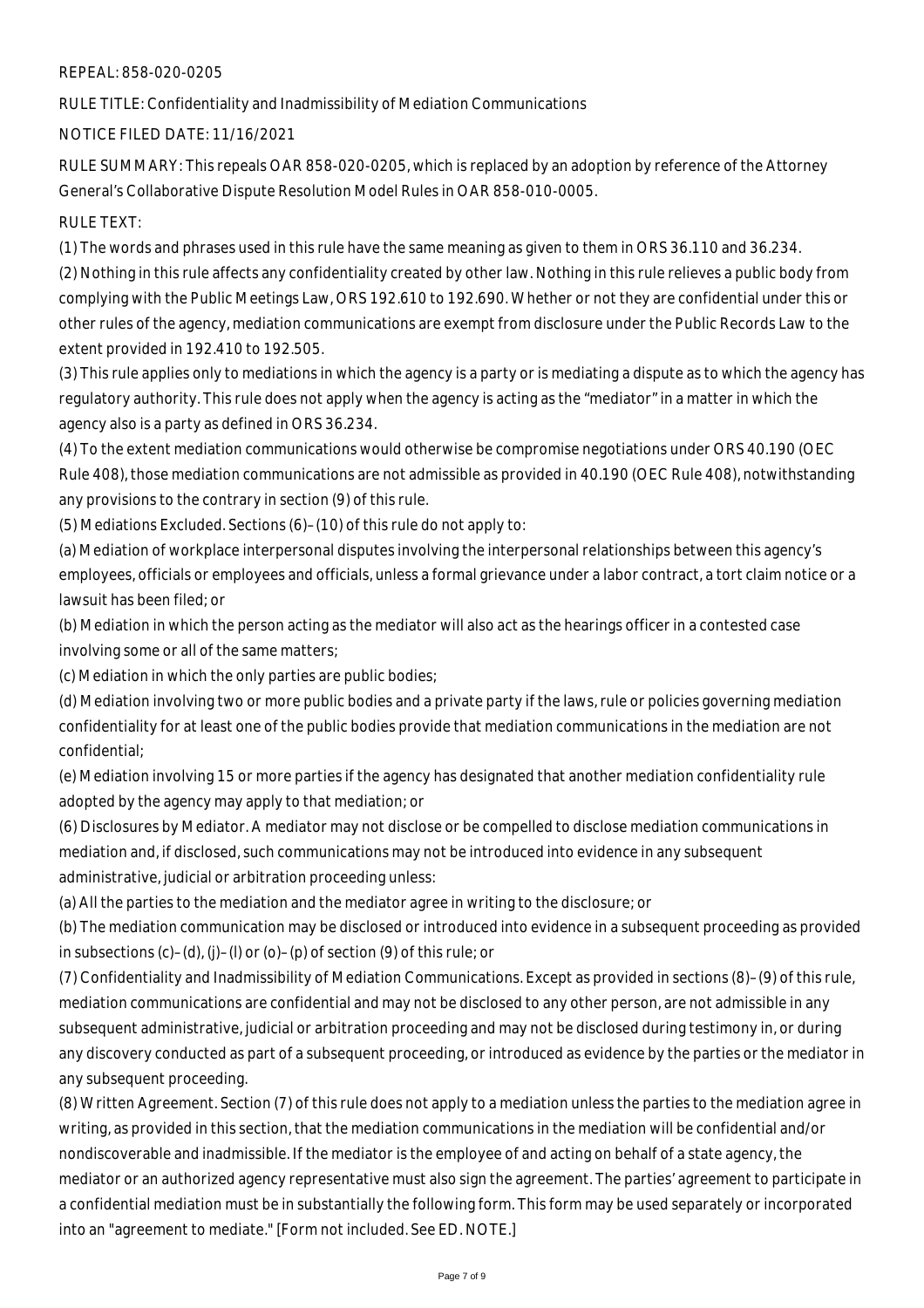(9) Exceptions to Confidentiality and Inadmissibility.

(a) Any statements, memoranda, work products, documents and other materials, otherwise subject to discovery that were not prepared specifically for use in the mediation are not confidential and may be disclosed or introduced into evidence in a subsequent proceeding.

(b) Any mediation communications that are public records, as defined in ORS 192.410(4), and were not specifically prepared for use in the mediation are not confidential and may be disclosed or introduced into evidence in a subsequent proceeding unless the substance of the communication is confidential or privileged under state or federal law.

(c) A mediation communication is not confidential and may be disclosed by any person receiving the communication to the extent that person reasonably believes that disclosing the communication is necessary to prevent the commission of a crime that is likely to result in death or bodily injury to any person. A mediation communication is not confidential and may be disclosed in a subsequent proceeding to the extent its disclosure may further the investigation or prosecution of a felony crime involving physical violence to a person.

(d) Any mediation communication related to the conduct of a licensed professional that is made to or in the presence of a person who, as a condition of his or her professional license, is obligated to report such communication by law or court rule is not confidential and may be disclosed to the extent necessary to make such a report.

(e) The parties to the mediation may agree in writing that all or part of the mediation communications are not confidential or that all or part of the mediation communications may be disclosed and may be introduced into evidence in a subsequent proceeding unless the substance of the communication is confidential, privileged or otherwise prohibited from disclosure under state or federal law.

(f) A party to the mediation may disclose confidential mediation communications to a person if the party's communication with that person is privileged under ORS Chapter 40 or other provision of law. A party to the mediation may disclose confidential mediation communications to a person for the purpose of obtaining advice concerning the subject matter of the mediation, if all the parties agree.

(g) An employee of the agency may disclose confidential mediation communications to another agency employee so long as the disclosure is necessary to conduct authorized activities of the agency. An employee receiving a confidential mediation communication under this subsection is bound by the same confidentiality requirements as apply to the parties to the mediation.

(h) A written mediation communication may be disclosed or introduced as evidence in a subsequent proceeding at the discretion of the party who prepared the communication so long as the communication is not otherwise confidential under state or federal law and does not contain confidential information from the mediator or another party who does not agree to the disclosure.

(i) In any proceeding to enforce, modify or set aside a mediation agreement, a party to the mediation may disclose mediation communications and such communications may be introduced as evidence to the extent necessary to prosecute or defend the matter. At the request of a party, the court may seal any part of the record of the proceeding to prevent further disclosure of mediation communications or agreements to persons other than the parties to the agreement.

(j) In an action for damages or other relief between a party to the mediation and a mediator or mediation program, mediation communications are not confidential and may be disclosed and may be introduced as evidence to the extent necessary to prosecute or defend the matter. At the request of a party, the court may seal any part of the record of the proceeding to prevent further disclosure of the mediation communications or agreements.

(k) When a mediation is conducted as part of the negotiation of a collective bargaining agreement, the following mediation communications are not confidential and such communications may be introduced into evidence in a subsequent administrative, judicial or arbitration proceeding:

(A) A request for mediation; or

(B) A communication from the Employment Relations Board Conciliation Service establishing the time and place of mediation; or

(C) A final offer submitted by the parties to the mediator pursuant to ORS 243.712; or